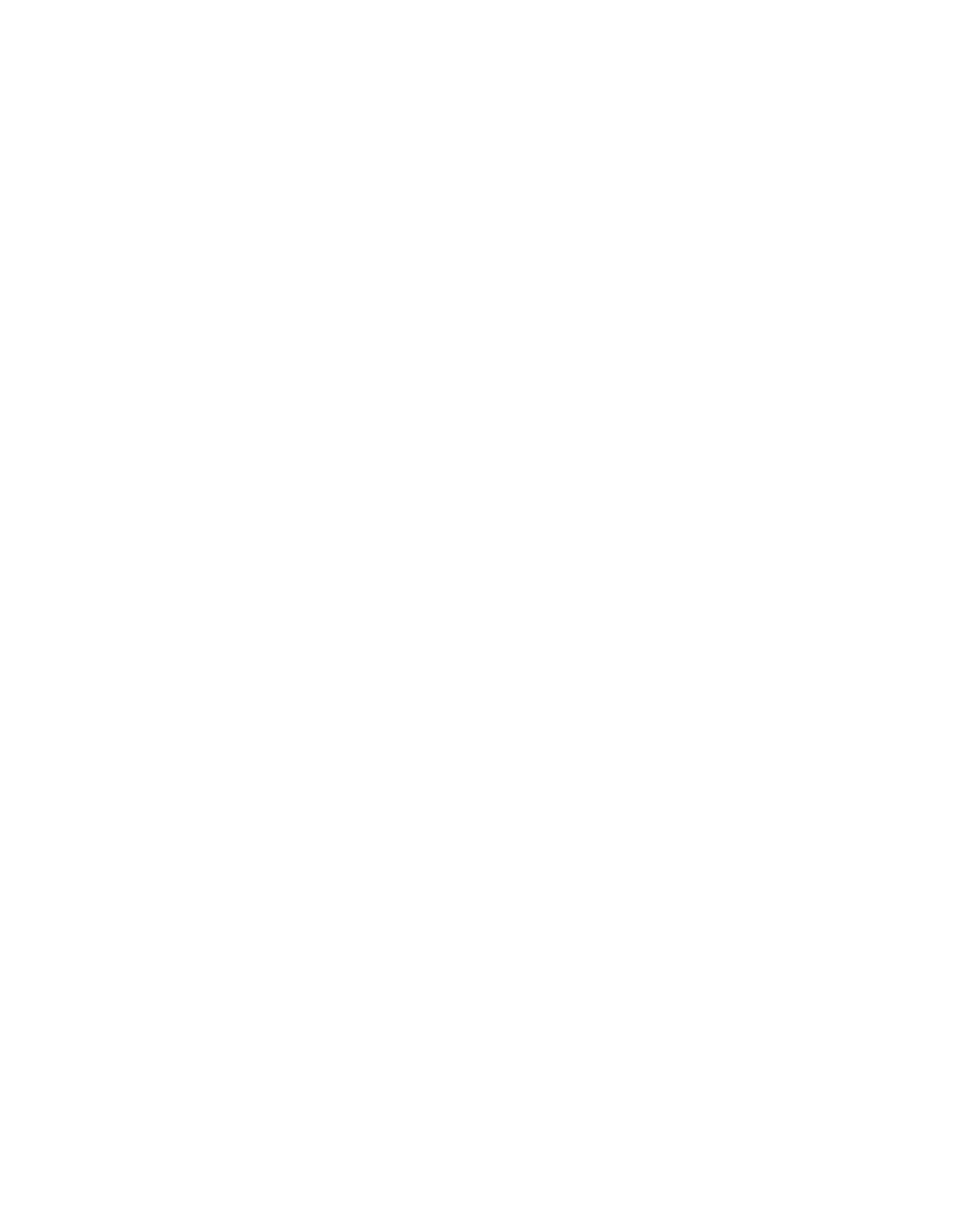# **Algorithms for Large-scale Whole Genome Association Analysis**

Elmar Peise RWTH Aachen University Aachen, Germany peise@aices.rwth-aachen.de

Diego Fabregat RWTH Aachen University Aachen, Germany fabregat@aices.rwth-aachen.de

Yurii Aulchenko Institute of Cytology and **Genetics** Novosibirsk, Russia

Paolo Bientinesi RWTH Aachen University Aachen, Germany pauldj@aices.rwth-aachen.de

# **ABSTRACT**

In order to associate complex traits with genetic polymorphisms, genome-wide association studies process huge datasets involving tens of thousands of individuals genotyped for millions of polymorphisms. When handling these datasets, which exceed the main memory of contemporary computers, one faces two distinct challenges: 1) Millions of polymorphisms come at the cost of hundreds of Gigabytes of genotype data, which can only be kept in secondary storage; 2) the relatedness of the test population is represented by a covariance matrix, which, for large populations, can only fit in the combined main memory of a distributed architecture. In this paper, we present solutions for both challenges: The genotype data is streamed from and to secondary storage using a double buffering technique, while the covariance matrix is kept across the main memory of a distributed memory system. We show that these methods sustain high-performance and allow the analysis of enormous datasets.

## **Keywords**

genome-wide association study, mixed-models, generalized least squares, out-of-core, distributed memory, Elemental

# **1. INTRODUCTION**

Whole Genome Association Studies, also known as Genome-Wide Association (GWA) studies, became the tool of choice for the identification of loci associated with complex traits. The association between a trait of interest and genetic polymorphisms (usually single nucleotide polymorphisms, SNPs) is studied using thousands of people typed for hundreds of thousands of polymorphisms. Thanks to these studies, hundreds of loci for dozens of complex human diseases and quantitative traits have been discovered [\[6\]](#page-7-0). In GWA analysis, one of the most used methods to account for the genetic substructure due to relatedness and population stratification is

the variance component approach based on mixed models [\[2,](#page-7-1) [11\]](#page-8-0). While effective, mixed-models based methods are computationally demanding both in terms of data management and computation. The objective of this research is to make large-scale GWA analyses more affordable.

Computationally, a GWA analysis based on approximations to the mixed-model applied to a set of  $n$  individuals and m genetic markers (SNPs) boils down to the solution of  $m$ generalized least-squares (GLS) problems

<span id="page-2-0"></span>
$$
b_i := (X_i^T M^{-1} X_i)^{-1} X_i^T M^{-1} y, \text{ with } i = 1, ..., m, (1)
$$

where the  $X_i \in \mathbb{R}^{n \times p}$  is the design matrix,  $M \in \mathbb{R}^{n \times n}$  is the covariance matrix, the vector  $y \in \mathbb{R}^n$  contains the phenotypes, and the vector  $b_i \in \mathbb{R}^p$  expresses the relation between a variation in the SNP  $(X_i)$  and a variation in the trait  $(y)$ . Additionally, M is symmetric positive definite (SPD),  $2 \leq p \leq 20$ , *n* ranges approximately between  $10^3$ and  $10^5$ , and m ranges between  $10^5$  and  $10^8$ . Finally,  $X_i$ is full rank and can be viewed as composed of two parts,  $X_i = (X_L | X_{R_i}),$  with  $X_L \in \mathbb{R}^{n \times (p-1)}$  and  $X_{R_i} \in \mathbb{R}^{n \times 1},$ where  $\mathcal{X}_L$  is constant across all  $m$  genetic markers.

The first reported GWA study dates back to 2005: 146 individuals were genotyped, and about 103,000 SNPs were analyzed [\[7\]](#page-7-2). Since then, as the catalog of publishd GWA analyses shows [\[5,](#page-7-3) [9\]](#page-8-1), the number of published studies has increased steadily, up to 2,404 in 2011 and 3,307 in 2012. A similar growth can be observed both in the population size and in the number of SNPs: Across all the GWAS published in 2012, on average, the studies used 15,471 individuals, with a maximum of 133,154, and 1,252,222 genetic markers, with a maximum of 7,422,970. From the perspective of [Eq. \(1\),](#page-2-0) these trends present concrete challenges, especially in terms of memory requirements. As both  $\widetilde{M} \in \mathbb{R}^{n \times n}$  and the  $X_i$ 's compete for the main memory, two scenarios arise: 1) If n is small enough, M fits in memory, and the  $X_i$ 's have to be streamed from disk; 2) if  $M$  does not fit in memory, then both data and computation have to be distributed over multiple compute nodes. In this paper we present efficient algorithms for both scenarios.

Several notable implementations for GWA studies already exist: GenABEL is a widely spread library for genome studies [\[1\]](#page-7-4); FaST-LMM is a program specifically designed for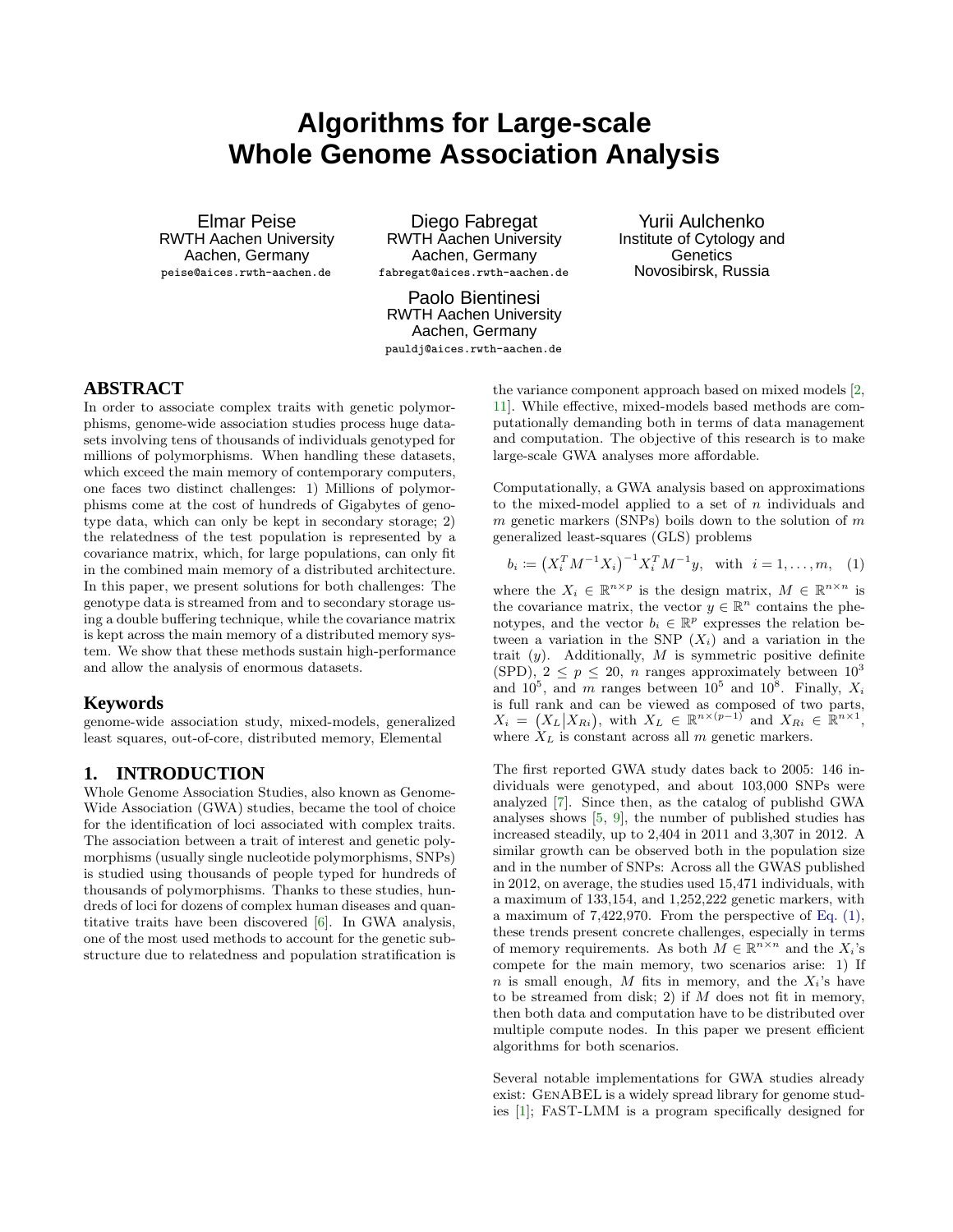large datasets [\[8\]](#page-7-5); recently, a new high-performance implementation, to which we refer as SMP-OOC, was introduced in [\[3\]](#page-7-6). None of these algortihms are meant for distributed memory systems; hence, for all of them the population size n is limited by the memory of a single node.

The rest of this paper is structured as follows. A mathematical algorithm used to solve [Eq. \(1\)](#page-2-0) is discussed in [Section 2.](#page-3-0) Then, a technique to make the algorithm feasible for an arbitrary numbers of SNPs out-of-core is presented in [Section 3.](#page-3-1) Finally, in [Section 4,](#page-5-0) the algorithm is further extended to deal with large population sizes by means of distributed memory architectures.

# <span id="page-3-0"></span>**2. THE MATHEMATICAL ALGORITHM**

The standard route to solving one of the GLS's in [Eq. \(1\)](#page-2-0) is to reduce it to an ordinary least squares problem (OLS),

$$
b_i = \left(\overline{X}_i^T \overline{X}_i\right)^{-1} \overline{y},
$$

through the operations

| $1 L L^T \coloneqq M$            | (Cholesky factorization) |
|----------------------------------|--------------------------|
| 2 $X_i \coloneqq L^{-1} X_i$     | (triangular solve)       |
| $\overline{y} \coloneqq L^{-1}y$ | (triangular solve)       |

The resulting OLS can then be solved by two alternative approaches, respectively based on the QR decomposition of  $\overline{X}_i$ , and the Cholesky decomposition of  $\overline{X}_i^T \overline{X}_i$ . In general, the QR-based method is numerically more stable; however, in this specific application, since  $\overline{X}_i^T \overline{X}_i \in \mathbb{R}^{p \times p}$  is very small and X is typically well conditioned, both approaches are equally accurate. In terms of performance, the solution via Cholesky decomposition (detailed below) is slightly more efficient.

4 
$$
S_i := \overline{X}_i^T \overline{X}_i
$$
 (symmetric matrix product)  
\n5  $\overline{b}_i := \overline{X}_i^T \overline{y}$  (matrix times vector)  
\n6  $b_i := S_i^{-1} \overline{b}_i$  (linear system via Cholesky)

In this paper, we only consider this approach.

# **2.1 Multiple SNPs**

When the six steps for the solution of one OLS are applied to the specific case of [Eq. \(1\),](#page-2-0) it is possible to take advantage of the structure of  $X_i$  and avoid redundant computation.

Plugging  $X_i = (X_L | X_{R_i})$  into  $\overline{X}_i := L^{-1} X_i$  (line 2), we obtain

$$
(\overline{X}_L|\overline{X}_{Ri}) \coloneqq (L^{-1}X_L|L^{-1}X_{Ri}),
$$

that is,  $\overline{X}_L := L^{-1} X_L$ , and  $\overline{X}_{Ri} := L^{-1} X_{Ri}$ . These assignments indicate that the quantity  $X_L$  can be computed once and reused across all the SNPs.

Similarly, for 
$$
S_i := \overline{X}_i^T \overline{X}_i
$$
 (line 4), we have<sup>1</sup>  

$$
\left(\frac{S_{TL}}{S_{BLi}}\middle| \frac{*}{S_{BRi}}\right) := \left(\frac{\overline{X}_L^T \overline{X}_L}{\overline{X}_{Ri}^T \overline{X}_L} \middle| \frac{*}{\overline{X}_{Ri}^T \overline{X}_{Ri}}\right)
$$

<span id="page-3-2"></span><sup>1</sup>The subscript letters  $_L$ ,  $_R$ ,  $_T$ , and  $_B$  stand for Left, Right, Top, and Bottom, respectively.

,

<span id="page-3-4"></span>1 
$$
LL^{T} := M
$$
  
\n2  $\overline{X}_{L} := L^{-1}X_{L}, \quad \overline{y} := L^{-1}y$   
\n3  $S_{TL} := \overline{X}_{L}^{T}\overline{X}_{L}, \quad \overline{b}_{T} := \overline{X}_{L}^{T}y$   
\n4 **for** *i* **in** {1,...,m}  
\n5  $\overline{X}_{Ri} := L^{-1}X_{Ri}$   
\n6  $S_{BLi} := \overline{X}_{Ri}^{T}\overline{X}_{L}$   
\n7  $S_{BRi} := \overline{X}_{Ri}^{T}\overline{X}_{Ri}$   
\n8  $\overline{b}_{Bi} := \overline{X}_{Ri}^{T}\overline{y}$   
\n9 **set**  $S_{i} := \left(\frac{S_{TL}}{S_{BLi}}\right)^{*}$ ,  $\overline{b}_{i} := \left(\frac{\overline{b}_{T}}{\overline{b}_{Bi}}\right)^{i}$   
\n10  $b_{i} := S_{i}^{-1}\overline{b}_{i}$   
\n11 **end**

Algorithm 1: Optimized algorithm for the solution of [Eq. \(1\).](#page-2-0)

from which

$$
S_{TL} \coloneqq \overline{X}_L^T \overline{X}_L \in \mathbb{R}^{(p-1)\times(p-1)},
$$
  
\n
$$
S_{BLi} \coloneqq \overline{X}_{Ri}^T \overline{X}_L^T \in \mathbb{R}^{1\times(p-1)}, \text{ and}
$$
  
\n
$$
S_{BRi} \coloneqq \overline{X}_{Ri}^T \overline{X}_{Ri}^T \in \mathbb{R},
$$

indicating that  $S_{TL}$ , the top left portion of  $S_i$ , is independent of  $i$  and needs to be computed only once.<sup>[2](#page-3-3)</sup> Finally, the same idea applies also to  $\overline{b}_i$  (line 5), yielding the assignments  $\overline{b}_T \coloneqq \overline{X}_{L}^T y$  and  $\overline{b}_{Bi} \coloneqq \overline{X}_{Ri} y$ .

The computation for the whole [Eq. \(1\)](#page-2-0) is given in [Algorithm 1.](#page-3-4) There, all the operations independent of  $i$  are moved outside the loop, thus lowering the overall complexity from  $O(n^3 + mn^2p)$  $O(n^3 + mn^2p)$  $O(n^3 + mn^2p)$  down to  $O(n^3 + mn^2)^3$ . This algorithm constitutes the basis for the large-scale versions presented in the next two sections.

# <span id="page-3-1"></span>**3. OUT-OF-CORE**

GWA studies often operate on and generate datasets that exceed the main memory capacity of current computers. For instance, a study with  $n = 20,000$  individuals,  $m =$ 10,000,000 SNPs, and  $p = 4$ , requires 1.49 TB to store the input data  $(M \text{ and } X_i\text{'s})$ , and generates 305 MB of output.[4](#page-3-6) To make large analyses feasible, regardless of the number of SNPs, Fabregat et al. proposed an extended ver-sion of [Algorithm 1,](#page-3-4) described below, that streams  $X_{Ri}$  and  $b_i$  from secondary storage, by means of asynchronous  $I/O$ operations [\[3\]](#page-7-6).

In order to avoid any overhead, the vectors  $X_{Ri}$  (and  $b_i$ ) are grouped into blocks  $X_{blk}$  (and  $b_{blk}$ ) of size  $m_{blk}$ , and read (written) asynchronously using double buffering. The idea is to logically split the main memory in two equal regions: One

<span id="page-3-3"></span><sup>&</sup>lt;sup>2</sup>Since  $S_i$  is symmetric, its top-right and bottom-left quadrants are the transpose of each other; we mark the top-right quadrant with a ∗, indicating that it is never accessed nor computed.

<span id="page-3-5"></span><sup>&</sup>lt;sup>3</sup> Since in most analyses  $m \gg n$ , the complexity reduces by a factor of p, from  $O(mn^2p)$  down to  $O(mn^2)$ .

<span id="page-3-6"></span><sup>&</sup>lt;sup>4</sup>In practice the size of the output is even larger, because in addition to  $b_i$ , a  $p \times p$  symmetric matrix is also generated.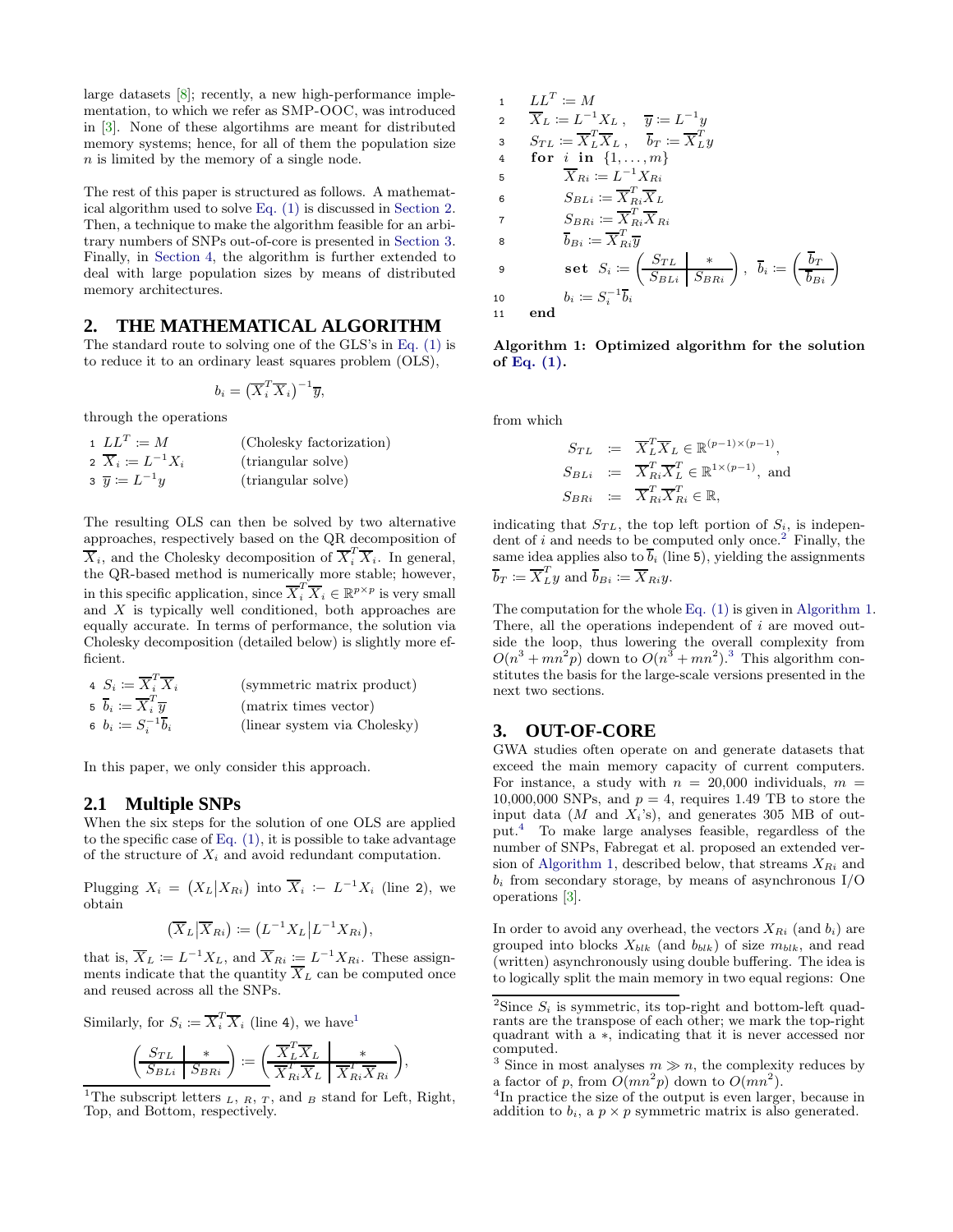<span id="page-4-0"></span>1  $LL^T := M$  $\overline{X}_L \coloneqq L^{-1}X_L\ ,\quad \overline{y} \coloneqq L$  $^{-1}y$ з $S_{TL} \coloneqq \overline{X}_L^T$  $\overline{L} \overline{X}_L$  ,  $\overline{b}_T \coloneqq \overline{X}_L^T y$ 4 load\_start first  $X_{blk}$ 5 for each blk 6 load\_wait current  $X_{blk}$ 7 if not last  $blk:$  load\_start next  $X_{blk}$ 8  $\overline{X}_{blk} \coloneqq L^{-1}X_{blk}$ 9 **for** *i* in  $\{1, ..., m_{blk}\}$ 10  $\mathbf{set} \ \overline{X}_{Ri} \coloneqq \overline{X}_{blk}[i]$ 11  $S_{BLi} \coloneqq \overline{X}_{Ri}^T \overline{X}_L$ ,  $S_{BRi} \coloneqq \overline{X}_{Ri}^T \overline{X}_{Ri}$ 12  $b_{Bi} \coloneqq \overline{X}_{Ri}^{\prime} \overline{y}$  $\overline{b}_{Bi} \coloneqq \overline{X}_{Bi}^T \overline{y}$ 13 set  $S_i \coloneqq \left(\begin{array}{c|c} S_{TL} & * \ \hline S_{BLi} & S_{BRi} \end{array}\right), \ \ \bar{b}_i \coloneqq \left(\begin{array}{c} b_T \ \hline b_{Bi} \end{array}\right)$ 14  $b_i \coloneqq S_i^{-1} \overline{b}_i$ 15  $\mathbf{set} \ b_{blk}[i] \coloneqq b_i$ 16 end 17 if not first  $blk:$  store\_wait previous  $b_{blk}$ 18 store\_start current  $b_{blk}$ 19 end 20 store\_wait last  $b_{blk}$ 

Algorithm 2: Out-of-core version of [Algorithm 1:](#page-3-4) The  $X_{R_i}$  and  $b_i$  are streamed from and to disk in blocks. Asynchronous I/O operations are in green.

region is devoted to the block of data that is currently processed, while the other is used to store the output from the previous block and to load the input for the next one. Once the computation on the current block is completed, the roles of the two regions are swapped. The algorithm commences by loading the first block of SNPs  $X_{blk}$  from disk into memory; then, while the GLS's corresponding to this block are solved, the next block of SNPs is loaded asynchronously in the second memory region. (Analogously, the previous  $b_{blk}$ is stored, while the current one is computed.)

When dealing with large analyses, an important optimization comes from, whenever possible, processing multiple SNPs at once: [Algorithm 2](#page-4-0) shows how slow vector operations on  $X_{Ri}$  can be combined together, originating efficient matrix operations on  $X_{blk} \in \mathbb{R}^{n \times m_{blk}}$ .

#### **3.1 Shared memory implementation**

The implementation of [Algorithm 2,](#page-4-0) called SMP-OOC, makes use of parallelism in two different ways [\[3\]](#page-7-6). The operations in lines 1 through 8 are dominated by BLAS3 and take full advantage of a multithreaded implementation of BLAS (LAPACK). By contrast, the operations within the innermost loop (lines 11 through 14), only involve very small or thin matrices, for which BLAS and especially multithreaded BLAS are less efficient. Therefore, thery are scheduled in parallel using OpenMP in combination with single-threaded BLAS and LAPACK.

We compiled SMP-OOC, written in C, with the GNU C compiler (version 4.4.5) and linked to Intel's Math Kernel Library (MKL version 10.3). All tests were executed on a system consisting of two six-core Intel X5675 processors,



<span id="page-4-1"></span>Figure 1: Performance of SMP-IC and SMP-OOC for increasing  $m$ . The vertical line is the limit for the in-core version imposed by the RAM size.  $n =$  $10,000, p = 4.$ 



<span id="page-4-2"></span>Figure 2: Performance of SMP-OOC compared to GENABEL and FAST-LMM.  $n = 10,000$ ,  $p = 4$ .

running at 3.06 GHz, equipped with 32 GB of RAM, and connected to a 1 TB hard disk.

Preliminary measurements have shown that changing  $p \in$  $\{1, \ldots, 20\}$  results in performance variation on the order of system fluctuations (below 1%). We therefore consider  $p =$ 4, a value encountered in several GWA studies, throughout all our experiments.

In the first experiment, we compare the efficiency of SMP-OOC with SMP-IC, an equivalent in-core version. We fixed  $n = 10,000, p = 4$ , and we let m vary between  $10<sup>3</sup>$  and  $10<sup>7</sup>$ . For the out-of-core version, the SNPs were grouped in blocks of size  $m_{blk} = 5,000$ . [Figure 1](#page-4-1) shows that SMP-OOC scales linearly in the number of SNPs, well beyond the maximum problem size imposed by the 32 GB of RAM. Furthermore, the fact that the lines for the in-core and out-of-core algorithms overlap perfectly confirms that the I/O operation to and from disk are entirely hidden by computation.

In the second experiment, [Figure 2,](#page-4-2) we show the performance of SMP-OOC with respect to that of other two solvers: FaST-LMM, a program designed for GWAS on large datasets [\[8\]](#page-7-5) and GenABEL, a widely spread library for genome studies [\[1\]](#page-7-4). Again, we fixed  $n = 10,000$  and  $p = 4$ , while m varies between  $10^6$  and  $3.6 \cdot 10^7$ . The fairly constant observed speedups of SMP-OOC over FaST-LMM and GENABEL are, at  $m = 3.6 \cdot 10^7$ , 6.3 and 56.8, respec-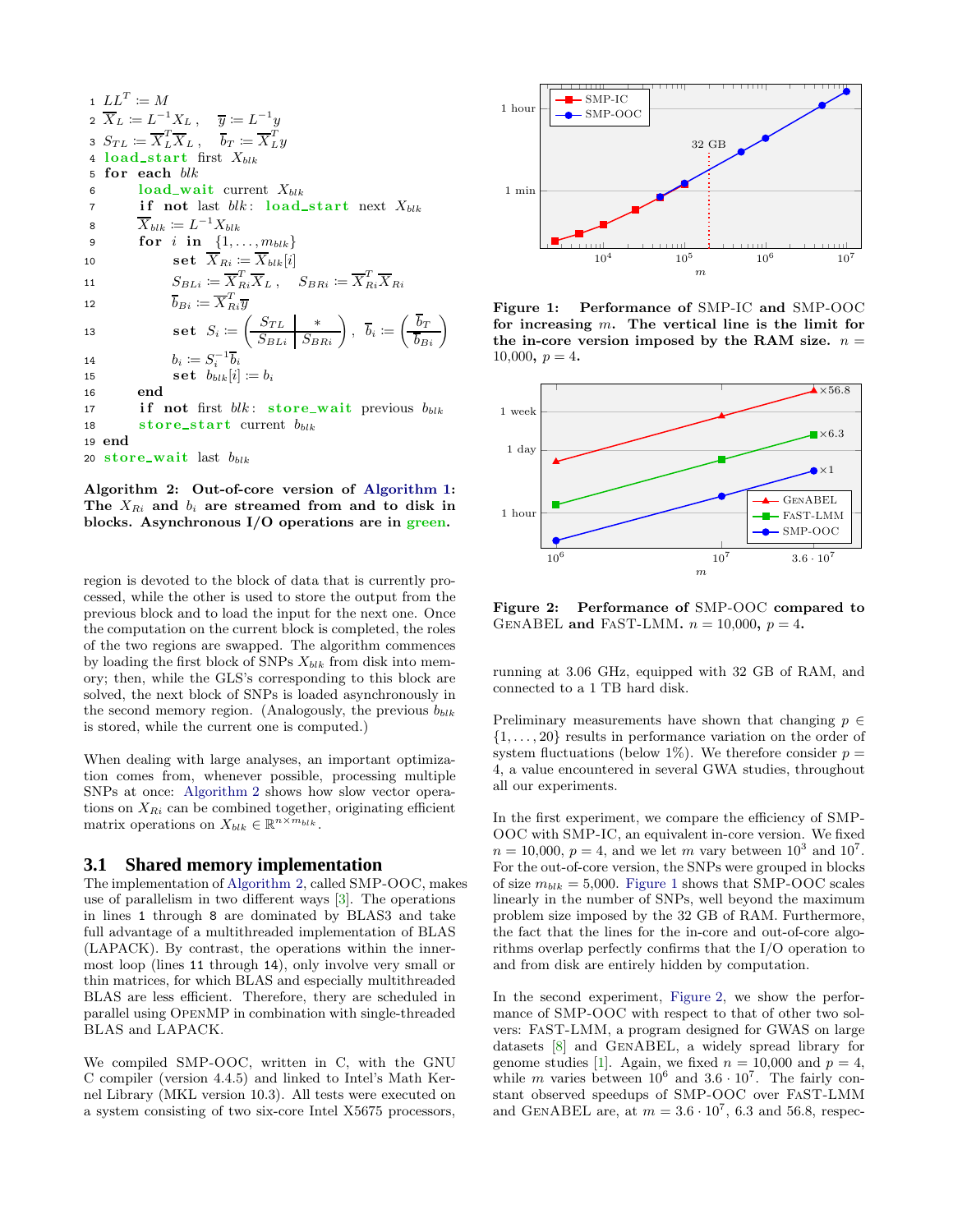

<span id="page-5-2"></span>Figure 3: Default 2D matrix distribution on a  $2 \times 3$ process grid.

<span id="page-5-0"></span>tively.

#### **4. DISTRIBUTED MEMORY**

While SMP-OOC scales up to an arbitrarily large amount of SNPs m, the main memory is still a limiting factor for the population size  $n$ : In fact, the algorithm necessitates the matrix  $M \in \mathbb{R}^{n \times n}$  (or equivalently, its Cholesky factor  $L$ ) to reside fully in memory. Due to the triangular solve [\(Algorithm 2,](#page-4-0) line 2), keeping the matrix in the secondary storage is not a viable option. Our approach here consists in distributing  $M$ ,  $L$ , and all matrices on which  $L$  operates, across multiple compute nodes, lifting any constraint on their size.

# <span id="page-5-5"></span>**4.1 Elemental**

As a framework for distributed-memory dense linear algebra operations, we use ELEMENTAL  $[10]$ . This is a C++ library, based on the Message Passing Interface (MPI), that operates on a virtual two-dimensional grid of processes; the name is inspired by the fact that, in general, matrices are cyclically distributed across a 2D grid of processes in an element-wise fashion. This principal distribution<sup>[5](#page-5-1)</sup> is shown in [Figure 3;](#page-5-2)

Algebraic operations on distributed matrices involve two stages: data redistribution (communication), and invocation of single-node BLAS or LAPACK routines (computation). Optimal performance is attained by minimizing communication within the redistributions. In most cases, as shown in [\[10\]](#page-8-2), this is achieved by choosing the process grid to be as close to a perfect square as possible.

While a square process grid is optimal for performance, since all processes only hold non-contiguous portions of the matrix, it complicates loading contiguously stored data from files into a distributed matrix. In the context of GWAS, the algorithm has to load two objects of different nature: the matrix  $M$ , and the collections of vectors  $X_{blk}$ ; the special nature of the latter determines that the vectors can be loaded and processed in any order.

For loading  $M$ , we first read contiguous panels into the local memory of each process via standard file operations, and then construct the global (distributed) version of  $M$  by accumulating the panels. This is done via Elemental's axpyinterface, a feature that makes it possible to add node-local matrices to a global one.

For loading  $X_{blk}$  instead, a collection of contiguously stored vectors is read into memory through more efficient means



<span id="page-5-3"></span>Figure 4: 1D matrix distribution on a  $1 \times 6$  process grid.

than the axpy-interface by exploiting that, as long as consistently handled, the order of the vectors is irrelevant. The trick is to use a matrix that is distributed on a virtual 1D reordering of the grid into a row of processes. As shown in [Figure 4,](#page-5-3) the process-local data of such a matrix is a set of full columns, which can be loaded from a contiguous datafile. While these local columns are not adjacent in the distributed matrix, Elemental guarantees that all algebraic operations performed on them maintain their order. For performance reasons, prior to any computation, the matrix on the 1D ordering of this grid needs to be redistributed to conform to the initial 2D process grid [\(Figure 3\)](#page-5-2). This redistribution, provided by ELEMENTAL, can internally be performed most efficiently through a single MPI\_Alltoall if the 1D grid is the concatenation of the rows of the 2D grid.<sup>[6](#page-5-4)</sup>

# **4.2 The parallel algorithm**

In [Algorithm 3,](#page-6-0) we present the distributed-memory version of [Algorithm 2](#page-4-0) for np processes; the matrices that are distributed among the processes and the corresponding operations are highlighted in blue; the quantities that differ from one process to another are instead in red.

The algorithm begins (line 1) by loading the first  $\frac{m_{blk}}{np}$  vectors  $X_{Ri}$  into a local block  $X_{blk}$  on each process asynchronously. It commences with the initially distributed  $M, X_L$ , and y, and computes L,  $\overline{X}_L$ , and  $\overline{y}$  (lines 2 – 3). Then,  $X_L$ and y, local copies of  $X_L$  and y, respectively, are created on each process (line 4). Since small local computations are significantly more efficient than the distributed counterparts,  $S_{TL}$  and  $b_T$  are computed redundantly by all processes (line 5).

In line 9, the asynchronously loaded blocks  $X_{blk}$  are  $=$ without any communication or memory transfers— seen as the columns of  $X_{blk}$  that are cyclically distributed across a 1D process grid as described in [Section 4.1.](#page-5-5) Since in Elemental matrix operations require all operands to be in the default distribution across the 2D grid,  $X_{blk}$  and  $X_{blk}$  are redistributed before and after the computation in line 10, respectively. Once  $\overline{X}_{blk}$  is computed and redistributed, in line 11, each process views its local columns of this matrix as  $\overline{X}_{blk}$ ; since the distributions of  $X_{blk}$  and  $\overline{X}_{blk}$  are identical, these —without communication or transfers— correspond to the columns of  $X_{blk}$ .

<span id="page-5-1"></span><sup>&</sup>lt;sup>5</sup>In ELEMENTAL's notation:  $[MC, MR]$ .

<span id="page-5-4"></span> ${}^{6}$ In Elemental: [\*,  $VR$ ].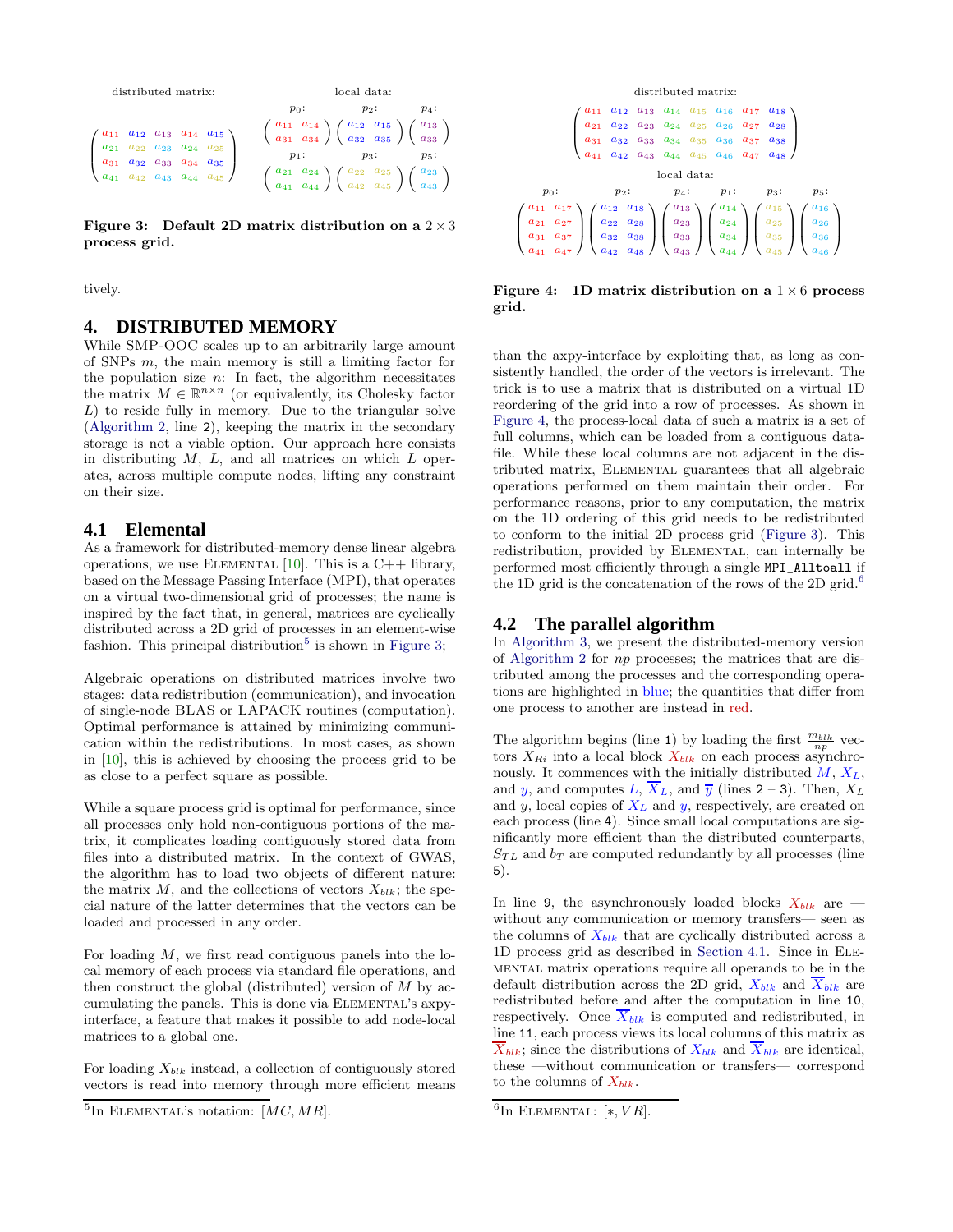<span id="page-6-0"></span>1 load\_start first  $X_{blk}$ 2  $LL^T \coloneqq M$ з $\overline{X}_L \coloneqq L^{-1}X_L\ ,\quad \overline{y} \coloneqq L^{-1}y$ 4 copy  $\overline{X}_L \coloneqq \overline{X}_L$ ,  $\overline{y} \coloneqq \overline{y}$ 5  $S_{TL} \coloneqq \overline{X}_L^T \overline{X}_L$ ,  $\overline{b}_T \coloneqq \overline{X}_L^T y$  $6$  for each  $blk$ 7 load\_wait current  $X_{blk}$ 8 if not last  $blk:$  load\_start next  $X_{blk}$ 9 set  $X_{blk} \coloneqq \text{combine}(X_{blk})$ 10  $\overline{X}_{blk} \coloneqq L^{-1}X_{blk}$ 11 **set**  $X_{blk} \coloneqq \text{local part}(X_{blk})$ 12  $S_{blk} \coloneqq \overline{X}_{blk}{}^T \overline{X}_L$ 13 for i in  $\{1, \ldots, \frac{m_{blk}}{np}\}$ 14  $\qquad \qquad \textbf{set} \ \overline{X}_{Ri} \coloneqq \overline{X}_{blk}[i] \,, \ \ S_{BLi} \coloneqq S_{blk}[i]$ 15  $S_{B R i} \coloneqq \overline{X}_{R i}{}^T \overline{X}_{R i}$ 16  $\overline{b}_{Bi} \coloneqq \overline{X}_{Ri}{}^T \overline{y}$ 17  $\quad \mathbf{set} \ S_i \coloneqq \left( \begin{array}{c|c} S_{TL} & * \ \hline S_{BLi} & S_{BRi} \end{array} \right), \ \ \bar{b}_i \coloneqq \left( \begin{array}{c} b_T \ \hline b_{Bi} \end{array} \right)$ 18  $b_i \coloneqq S_i^{-1} \overline{b}_i$ 19  $\textbf{set} \quad b_{blk}[i] \coloneqq b_i$ 20 end 21 if not first  $blk: store\_wait$  previous  $b_{blk}$ 22 store\_start current  $b_{blk}$ 23 end 24 store\_wait last  $b_{blk}$ 

Algorithm 3: Distributed memory version of [Algorithm 1.](#page-3-4) Asynchronous I/O operations are depicted green, distributed matrices and operations in blue, and quantities that differ across processes in red.

In addition to blocking  $X_{Ri}$  and  $b_{Bi}$ , the computation of all row vectors  $S_{BLi}$  belonging to the current block is combined into a single matrix product (line 12) resulting in the  $S_{BLi}$ being stacked in a block  $S_{blk}$ . In line 14,  $S_{BLi}$  is selected from  $S_{blk}$ , along with  $X_{Ri}$  from  $X_{blk}$  for the innermost loop. This loop then computes the local  $b_{blk}$  independently on each process. Finally,  $b_{blk}$  (whose columns  $b_i$  corresponds to the initially loaded vectors  $X_{Ri}$  within  $X_{blk}$  is stored asynchronously, while the next iteration commences.

#### **4.3 Performance Results**

with the GNU C compiler (version  $4.7.2$ ), use ELEMENTAL (version 0.78-dev) with OpenMPI (version 1.6.4) and link to Intel's Math Kernel Library (MKL version 11.0). In our tests, we use a compute cluster with 40 nodes, each equipped with 16 GB of RAM and two quad-core Intel Harpertown E5450 processors running at 3.00 Ghz. The nodes are connected via InfiniBand and access a high speed Lustre file system.

Throughout all our experiments, we use the empirically optimal local block-size  $\frac{\dot{m}_{blk}}{np} = 256$  by choosing  $m_{blk} = 256np$ .

*4.3.1 Processing huge numbers of SNPs out-of-core* Since Elem-OOC incorporates the double-buffering method introduced in [Section 3,](#page-3-1) it can process datasets with arbi-



<span id="page-6-1"></span>Figure 5: Performance of Elem-OOC as a function of m. Here,  $n = 40,000$ ,  $p = 4$ , and m ranges from 2,048 to  $8.2 \cdot 10^6$ . The vertical lines are limits for a theoretical in-core version of the parallel algorithm imposed by the accumulated RAM sizes.



<span id="page-6-2"></span>Figure 6: Performance of Elem-OOC as a function of *n.*  $p = 4$ ,  $m = 65,536$ , and *n* ranges from 5,000 to 100,000. The vertical lines indicate the limits imposed by the accumulated RAM sizes.

We compile ELEM-OOC, the C++-implementation of Algorithm  $3,$  mooth behavior with m (dominated by the triangular solve trarily large  $m$  without introducing any overhead due to  $I/O$ operations. To confirm this claim, we perform a series of experiments, using  $np = 8$ , 16, 32, and 64 cores  $(1, 2, 4, \text{ and } 8)$ nodes) to solve a system of size  $n = 40,000$  and  $p = 4$  with increasing dataset size m. The performance of these experiments is presented in [Figure 5,](#page-6-1) where the vertical lines mark the points at which the 16 GB of RAM per node are insufficient to store all m vectors  $X_{Ri}$ . The plot shows a very in [Algorithm 3,](#page-6-0) line 10) well beyond this in-core memory limit.

#### *4.3.2 Increasing the population size* n

We now turn to the main goal of our effort: performing computations on systems whose matrix  $M \in \mathbb{R}^{n \times n}$  exceeds the capacity of the main memory. For this purpose, we use  $m = 65,536, p = 4$  and execute ELEM-OOC on  $np = 8$ , 16, 32, and 64 cores (1, 2, 4, and 8 nodes) with increasing matrix size  $n$ . [Figure 6](#page-6-2) reports the performance of these executions, which is dominated by the cubic complexity of the Cholesky factorization of  $M$  [\(Algorithm 3,](#page-6-0) line 2). The vertical lines indicate where the nodes' memory would be exceeded by the size of the distributed  $M$  and the buffers for  $X_{blk}$ . The plot shows that our implementation succeeds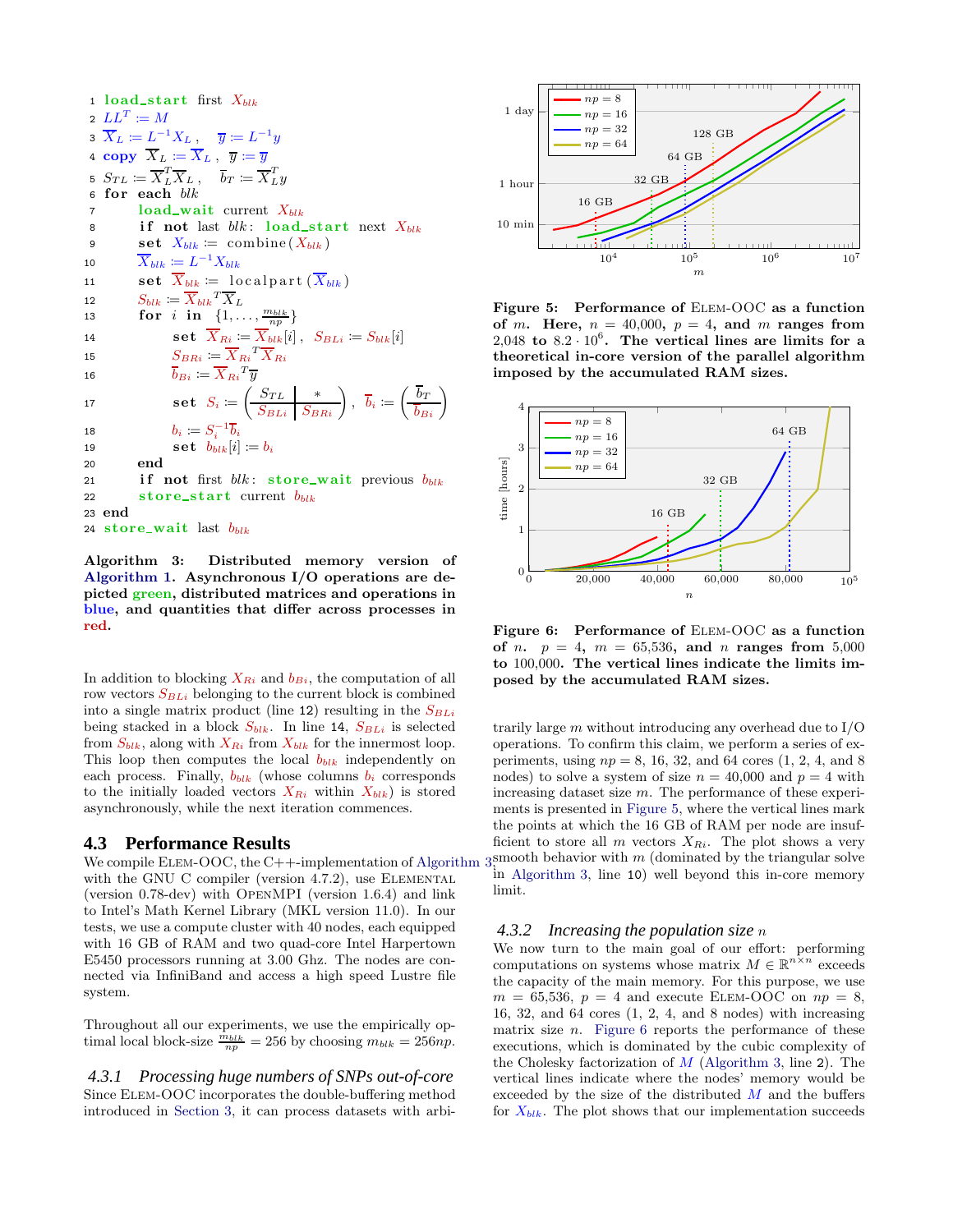

<span id="page-7-7"></span>Figure 7: Performance of Elem-OOC as a function of  $np$ .  $p = 4$ , and  $np$  ranges from 8 to 64.

in overcoming these memory limitations through increasing the number of nodes.

#### *4.3.3 Strong scalability*

In practice, the problem sizes are bound to the specific GWAS and the interest lies in solving [Eq. \(1\)](#page-2-0) as fast as possible. In the following experiment, we investigate how the time to solution is reduced by Elem-OOC through increasing the number of compute units, while keeping the problem size constant. In [Figure 7,](#page-7-7) we present the performance attained for four different problem sizes with 8 up to 64 cores (1 through 8 nodes). It shows perfect scalability for increasing the number of processes from 8 to 16, reducing the runtime by a factor of 2. With even more processes, the parallel efficiency decreases, since the local portions of L become too small, but execution time is reduced further.

## **5. CONCLUSION**

We presented two parallel algorithms for solving the generalized least squares problems that arise in genome-wide association studies (GWAS). They address the issue of growing dataset sizes due to the number of studied polymorphisms  $m$  and/or the population size  $n$ .

The first algorithm uses a double buffering technique in order to process datasets with arbitrarily large numbers of genetic polymorphisms. Compared to other wide-spread GWAS-codes, this algorithm's shared memory implementation, SMP-OOC, was shown to be at least one order of magnitude faster.

The second algorithm enables the processing of datasets involving large populations by storing the covariance matrix in the combined main memory of distributed memory architectures. Elem-OOC, the implementation of this algorithm, was shown to scale very well in both the population size and the number of processes used.

Together, these two algorithms form a viable basis for the challenges posed by the scale of current and future genomewise association studies.

# **5.1 Future Work**

The work presented in this paper can be extended in several ways.

- Hybrid parallelism, i.e., using multithreaded BLAS and LAPACK, as well as OpenMP, offers further potential to boost the performance and efficiency of our distributed memory implementation Elem-OOC.
- When a GWAS is interested in more than one trait  $y$ , a further dimension  $j$  is added to the set of generalized least squares problems in [Eq. \(1\):](#page-2-0)

$$
b_{ij} = \left(X_i^T M_j^{-1} X_i\right)^{-1} X_i^T M_j^{-1} y_j
$$

with  $i = 1, \ldots, m$  and  $j = 1, \ldots, t$ . A highly efficient shared memory implementation for this problem is already presented in [\[4\]](#page-7-8); only a distributed memory implementation on the lines of Elem-OOC would be capable of solving this problem for large population sizes.

• Since the covariance matrix  $M$  represents the relatedness of a diverse population, its few significant entries can be grouped close to the diagonal. This allows to significantly reduce computation time by operating on banded matrices.

# <span id="page-7-4"></span>**6. REFERENCES**

- [1] Y. S. Aulchenko, S. Ripke, A. Isaacs, and C. M. van Duijn. GenABEL: an R library for genome-wide association analysis. Bioinformatics, 23(10):1294–1296, May 2007.
- <span id="page-7-1"></span>[2] E. Boerwinkle, R. Chakraborty, and C. F. Sing. The use of measured genotype information in the analysis of quantitative phenotypes in man. I. Models and analytical methods. Ann. Hum. Genet., 50(Pt 2):181–194, May 1986.
- <span id="page-7-6"></span>[3] D. Fabregat-Traver, Y. S. Aulchenko, and P. Bientinesi. Solving sequences of generalized least-squares problems on multi-threaded architectures. CoRR, abs/1210.7325, 2012.
- <span id="page-7-8"></span>[4] D. Fabregat-Traver and P. Bientinesi. Computing petaflops over terabytes of data: The case of genome-wide association studies. CoRR, abs/1210.7683, 2012. Accepted at ACM TOMS.
- <span id="page-7-3"></span>[5] L. A. Hindorff, J. MacArthur, J. Morales, H. A. Junkins, P. N. Hall, A. K. Klemm, and T. A. Manolio. A catalog of published genome-wide association studies. <http://www.genome.gov/gwastudies/>. Accessed: Mar 2013.
- <span id="page-7-0"></span>[6] L. A. Hindorff, P. Sethupathy, H. A. Junkins, E. M. Ramos, J. P. Mehta, F. S. Collins, and T. A. Manolio. Potential etiologic and functional implications of genome-wide association loci for human diseases and traits. Proc. Natl. Acad. Sci. U.S.A., 106(23):9362–9367, Jun 2009.
- <span id="page-7-2"></span>[7] R. J. Klein, C. Zeiss, E. Y. Chew, J.-Y. Tsai, R. S. Sackler, C. Haynes, A. K. Henning, J. P. SanGiovanni, S. M. Mane, S. T. Mayne, M. B. Bracken, F. L. Ferris, J. Ott, C. Barnstable, and J. Hoh. Complement factor h polymorphism in age-related macular degeneration. Science, 308(5720):385–389, 2005.
- <span id="page-7-5"></span>[8] C. Lippert, J. Listgarten, Y. Liu, C. M. Kadie, R. I. Davidson, and D. Heckerman. Fast linear mixed models for genome-wide association studies. Nature Methods, 8(10):833–835, 2011.